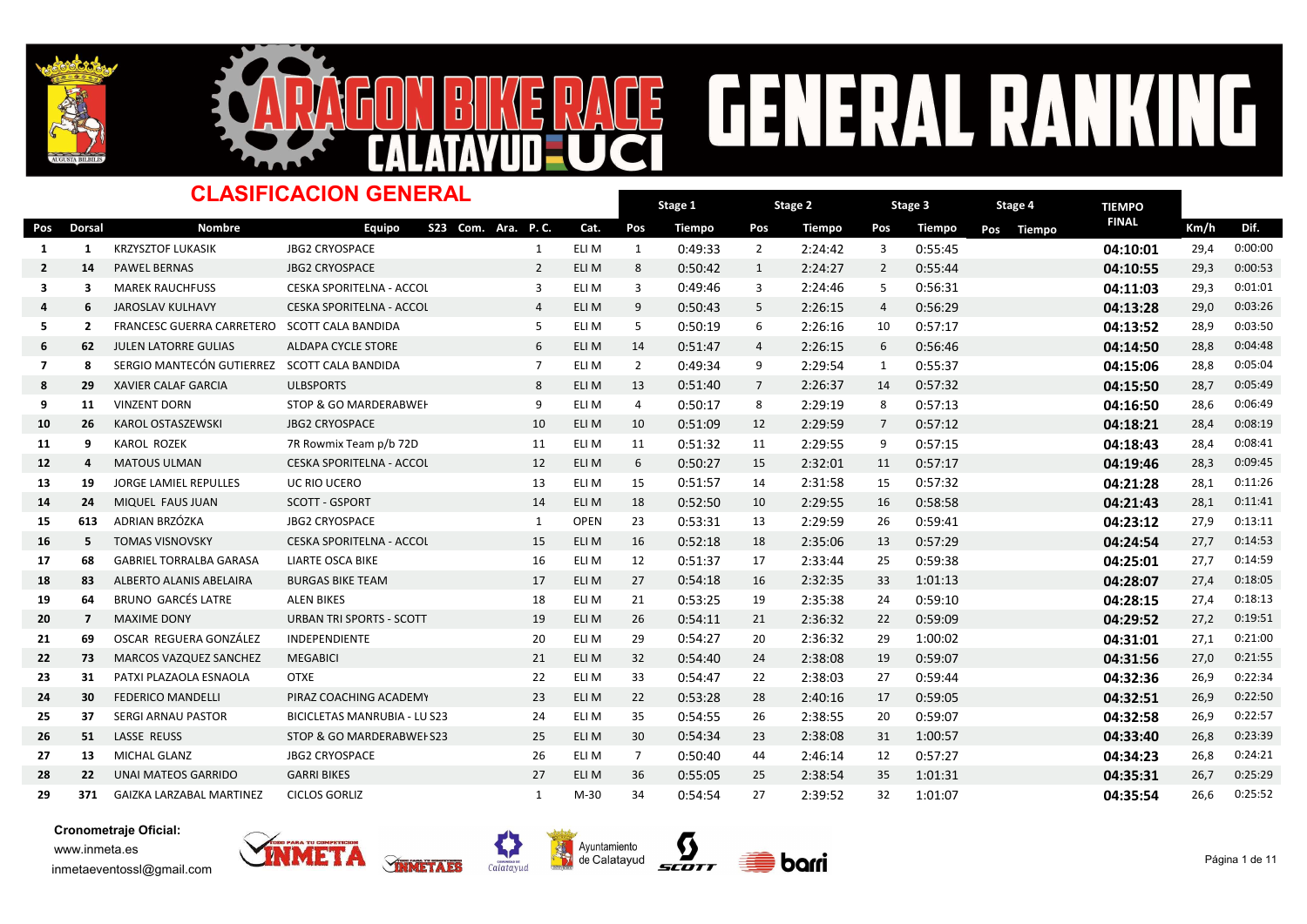



### Dorsal Nombre TIEMPO -<br>Pos Dorsal Nombre Equipo S23 Com. Ara. P.C. Cat. Pos Tiempo Pos Tiempo Pos Tiempo Pos Tiempo <sup>FINAL</sup> Km/h Dif. Stage 1 Pos Tiempo Pos Tiempo Pos Tiempo Pos Tiempo Dinalel Km/h Stage 2 Pos Tiempo Stage 3 Pos Tiempo CLASIFICACION GENERAL S23 Com. Ara. P. C. Stage 4 30 15 ADRIAN GARCIA MONTES AILA, S.C. 20 28 ELI M 17 0:52:48 45 2:46:35 23 0:59:10 20:38:34 26,4 0:28:33 <sup>31</sup> <sup>20</sup> EWEN ASTEGIANO TEAM NCA ELI M 31 <sup>29</sup> 0:54:37 <sup>39</sup> 2:44:57 <sup>21</sup> 0:59:07 04:38:43 26,3 0:28:41 <sup>32</sup> <sup>84</sup> ALEXANDRE VIALLE INDEPENDIENTE ELI M 20 <sup>30</sup> 0:53:19 <sup>46</sup> 2:46:56 <sup>18</sup> 0:59:06 04:39:23 26,3 0:29:21 33 33 ANDRES SISO CLEMENTE VULCO CYCLON AUTOGOYA 31 ELI M 28 0:54:26 30 2:41:25 51 1:03:31 11:03:31 **04:39:23** 26,3 0:29:22 <sup>34</sup> <sup>507</sup> JAVIER FRASQUET MASCARELL CLUB CICLISTA DENIA M-50 46 <sup>1</sup> 0:56:34 <sup>29</sup> 2:40:49 <sup>38</sup> 1:02:22 04:39:47 26,2 0:29:45 <sup>35</sup> <sup>47</sup> ERNEST TREIG RIOJO MEGABICI ELI M 41 <sup>32</sup> 0:55:59 <sup>33</sup> 2:42:32 <sup>34</sup> 1:01:28 04:40:00 26,2 0:29:59 <sup>36</sup> <sup>85</sup> AIMAR LIZARRA GURIDI ALOÑA MENDI ELI M 37 <sup>33</sup> 0:55:11 <sup>41</sup> 2:45:08 <sup>28</sup> 0:59:49 04:40:09 26,2 0:30:08 37 432 DAVID RUANO RIMBAU CYCLING NO LIMITS 1 M-40 51 0:56:51 31 2:42:05 39 1:02:25 **04:41:22** 26,1 0:31:20 38 25 AMADEO FERRER OLMEDO CC ALGAR **ELI M 34 ELI M 59 0:57:47 35 2:42:51 30** 1:00:57 **11 1:00:57 04:41:35** 26,1 0:31:34 39 455 CARLOS MOLINA CANTON BICIKULTURA 19 140 49 0:56:49 36 2:43:27 42 1:03:02 04**:43:19** 25,9 0:33:17 40 365 YERAY TOQUERO RUFAS SPORTPLA (2 M-30 50 0:56:50 40 2:44:58 41 1:03:01 04:44:50 25,8 0:34:49 41 332 EDUARDO ARCE ORTIZ VALLINA FACTORY TEAM 3 M-30 38 0:55:35 47 2:47:13 37 1:02:11 **04:45:01** 25,8 0:34:59 42 34 VICTORILATORRE BLANCO EPONA BIKE S23 35 ELI M 45 0:56:25 42 2:45:56 44 1:03:03 04:45:25 25,7 0:35:23 43 480 MARCOS GONZALEZ PERPIÑAN CULTBIKES CC **M-40 53 M-40 53 0:57:00 43** 2:46:13 40 1:02:43 **04:45:58 04:45:58** 25,7 0:35:56 44 479 ALEJO<code>MOYA</code> GIRAL BEEHI FACTORY TEAM  $\,$  4 M-40 70 0:58:50 37 2:43:48 48 1:03:29  $\,$  **04:46:08** 25,7 0:36:06 45 366 MARCOS CARPIO BAEZA COC TEAM **Mateura 20 12 4 M-30 47 0:56:40** 53 2:48:51 36 1:02:07 **04:47:39 04:47:39** 25,5 0:37:37 46 421 DOMINGOJOSÉ SÁNCHEZÁVILA ARMANTES CD COM 5 M-40 48 0:56:48 51 2:47:44 65 1:04:57 **04:49:30 04:49:30** 25.4 0:39:28 47 362 JULIAN HERNANDEZ HERRER ARMANTES CD COM 5 M-30 54 0:57:17 58 2:49:45 45 1:03:04 **04:50:07** 25,3 0:40:05 48 346 JOSE ANTONIO LAHOZ USON CLUB CICLISTA FUENTES DE EBRO 6 M-30 69 0:58:49 49 2:47:37 55 1:03:53 10:35 11:03:53 <sup>49</sup> <sup>355</sup> RUBEN MARIN RUZAFA CCBIKERACEREUS M-30 75 <sup>7</sup> 0:59:16 <sup>50</sup> 2:47:42 <sup>54</sup> 1:03:51 04:50:50 25,3 0:40:48 50 44 JORGE LUQUE MORENO EQUIPO A RICLA 2 25 6 ELI M 62 0:58:06 56 2:49:37 52 1:03:41 25 **04:51:25** 25,2 0:41:24 51 413 EMILIOJOSE SANTOS FERRER ULBSPORTS TEAM 6 6 M-40 61 0:58:02 60 2:49:57 57 1:03:56 **04:51:55 04:51:55** 25,2 52 505 JOSÉ SÁNCHEZ GORMAZ ARMANTES CD COM 2 M-50 63 0:58:08 61 2:50:11 60 1:04:00 **04:52:20 04:52:20** 25,1 0:42:18 53 16 MARCOS GARCÍA FERNÁNDEZ SCOTT CALA BANDIDA **ELI MEDEC 1989 1899 1899 1899 1899 1899 1** 1103:14 1103:14 **04:52:31** 25,1 0:42:29 54 38 JOAN BENLLIURE COMAS SYNAPSE-FINISSEUR S23 38 ELI M 44 0:56:12 68 2:53:42 50 1:03:31 04:53:26 04:53:26 25,0 0:43:25 55 481 IVAN COTELLA MARTIN VULCO CYCLON AUTOGOYA 7 M-40 64 0:58:14 62 2:50:45 66 1:05:09 01:54:09 04:54:09 25,0 0:44:07 <sup>56</sup> <sup>72</sup> ADEI OZERINJAUREGI BIKANDI KOBA CYCLING ELI M 57 <sup>39</sup> 0:57:30 <sup>66</sup> 2:52:43 <sup>61</sup> 1:04:11 04:54:25 24,9 0:44:24 57 370 SANTIAGO OLIVAN GRACIA NOSOLORUEDAS BIKE TEAN 8 M-30 110 1:01:17 59 2:49:53 56 1:03:54 **04:55:05 04:55:05** 24,9 0:45:03 58 508 FRANCISCO JAVIER SALAMERO BIKING POINT **MALE ANGLE 10:58:55** 54 3 0:58:55 54 3:49:05 80 1:07:09 01:55:10 04:55:10 24,9 0:45:09







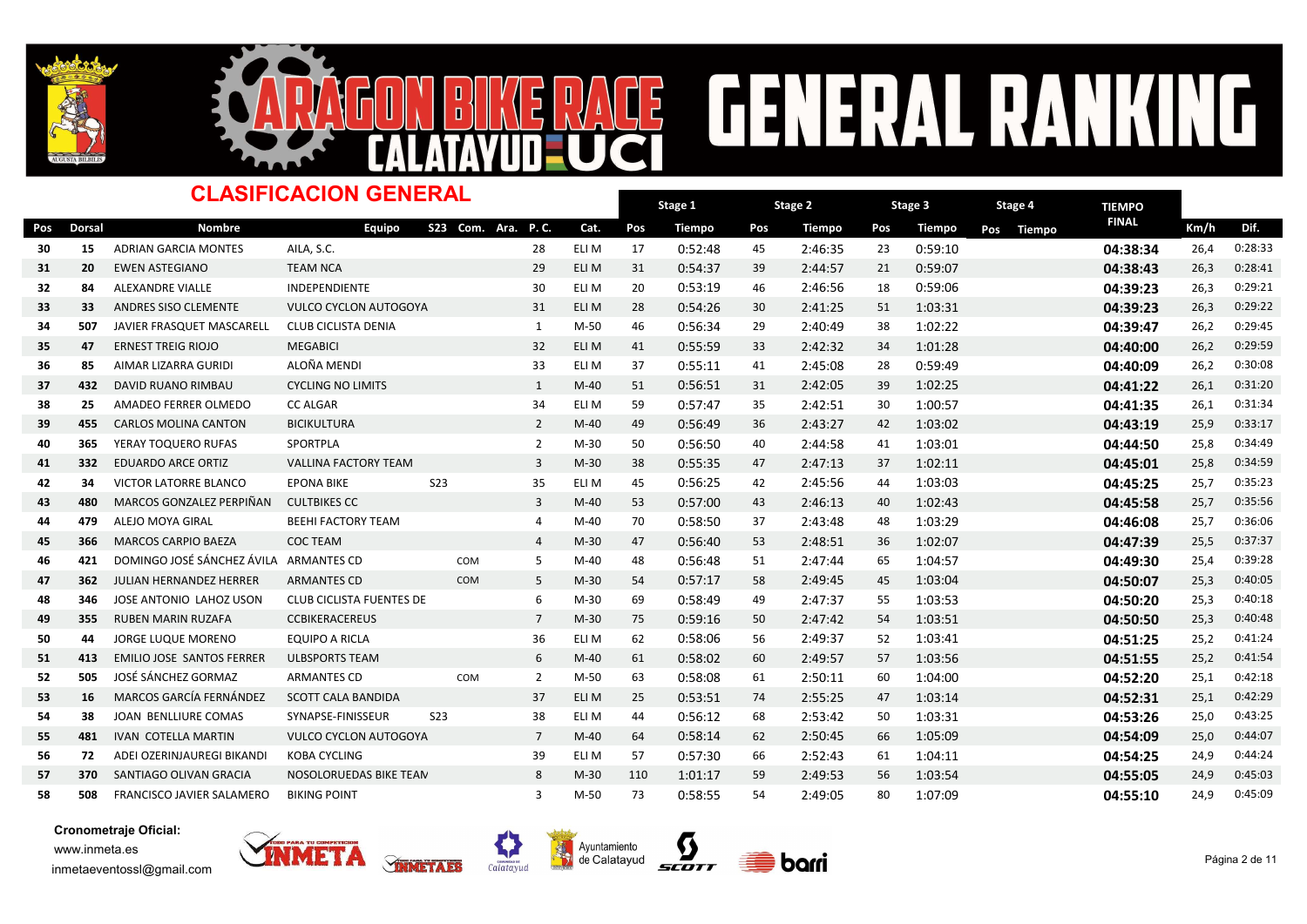



### Dorsal Nombre TIEMPO -<br>Pos Dorsal Nombre Equipo S23 Com. Ara. P.C. Cat. Pos Tiempo Pos Tiempo Pos Tiempo Pos Tiempo <sup>FINAL</sup> Km/h Dif. Stage 1 Pos Tiempo Pos Tiempo Pos Tiempo Pos Tiempo Dinalel Km/h Stage 2 Pos Tiempo Stage 3 Pos Tiempo CLASIFICACION GENERAL S23 Com. Ara. P. C. Stage 4 59 453 JOSE DOMINGO CADAVIECO CASCVALLINA FACTORY TEAM 8 M-40 71 0:58:52 67 2:53:32 46 1:03:11 04:55:36 24.8 0:45:34 60 32 NICOLAS PONZ GINER VULCO CYCLON AUTOGOYA S23 40 ELI M 83 0:59:59 64 2:52:35 43 1:03:02 04:55:37 24,8 0:45:36 61 436 JOAQUIN GIL SEVILLA MONSALVE GSPORT 61 645:38 M-40 135 1:02:20 55 2:49:31 53 1:03:48 **04:55:40 04:55:40** 24,8 0:45:38 62 301 DIEGO GUILLEN TOBAJAS BTT CALATAYUD COM 9 M-30 68 0:58:45 63 2:52:26 62 1:04:53 **04:56:05 04:56:05** 24,8 0:46:04 63 419 EDUARDO VILLANUEVA AYLLON NUBE TEAM **Mateur 10 5 40:59:34 52** 14:36 101 1:08:42 64:56:53 24,7 0:46:51 14:56:53 24,7 0:46:51 64 409 DAVID LAZARO BRAVO GOBIK FACTORY TEAM 11 M-40 52 0:57:00 57 2:49:43 118 1:10:10 **04:56:53** 24,7 0:46:52 65 367 ANTONIO CABALLERO ROGADO TEAM UVES BIKES 10 10 10 10-30 66 0:58:36 70 2:54:29 59 1:03:59 1:03:59 **04:57:05** 24.7 0:47:04 66 407 ARTURO GRACIA MUR MONEGROS CARRETERA 12 M-40 79 0:59:28 48 2:47:19 131 1:11:02 **04:57:49 04:57:49** 24,7 0:47:48 67 325 SERGIO DIEZ RUIZ TEAM SINLIMI-T 1 1 M-30 56 0:57:29 84 2:57:25 58 1:03:59 11 04:**58:54** 24,6 0:48:52 <sup>68</sup> <sup>41</sup> HODEI ELIZALDE ASTIGARRAGA INDEPENDIENTE ELI M 55 <sup>41</sup> 0:57:19 <sup>75</sup> 2:55:34 <sup>72</sup> 1:06:07 04:59:02 24,6 0:49:00 <sup>69</sup> <sup>18</sup> THIBAUT WANTELLET MONTAUBAN CYCLISME 82 ELI M 43 <sup>42</sup> 0:56:11 <sup>76</sup> 2:55:55 <sup>85</sup> 1:07:36 04:59:44 24,5 0:49:42 70 343 GERMÁN GRACIA GIMÉNEZ CLUB CICLISTA TAUSTE NA M-30 104 1:01:02 65 2:52:38 79 1:06:12 **04:59:54 04:59:54** 24,5 0:49:52 <sup>71</sup> <sup>35</sup> DANIEL MURILLO RUIZ EPONA BIKE ELI M 72 <sup>43</sup> 0:58:52 <sup>80</sup> 2:56:36 <sup>64</sup> 1:04:57 05:00:26 24,4 0:50:25 72 339 EKAITZ ARRANZ CASADO BASKONIA TREK 13 M-30 91 1:00:28 73 2:55:22 76 1:06:09 05:**02:00** 24,3 0:51:58 73 736 JAVIERIZQUIERDO<code>PARDO</code> HUMMI<code>BIKES</code> entitled to the paraj 114 1:01:21 71 2:55:12 68 1:05:35 05:02:08 05:02:08 24,3 0:52:07 <sup>74</sup> <sup>735</sup> SANTIAGO COROMINAS MEJIAS HUMMI BIKES PARAJ 115 <sup>2</sup> 1:01:21 <sup>72</sup> 2:55:12 <sup>67</sup> 1:05:35 05:02:09 24,3 0:52:07 <sup>75</sup> <sup>475</sup> CARLOS CASTRO DÍAZ INDEPENDIENTE M-40 87 <sup>13</sup> 1:00:22 <sup>77</sup> 2:56:13 <sup>69</sup> 1:05:55 05:02:31 24,3 0:52:30 <sup>76</sup> <sup>39</sup> HECTOR CEREZUELA MONTE CLUB CICLISTA SARIÑENA ELI M 78 <sup>44</sup> 0:59:27 <sup>95</sup> 2:59:31 <sup>71</sup> 1:06:05 05:05:04 24,1 0:55:02 <sup>77</sup> <sup>61</sup> PABLO PEREZ BTT CALATAYUD ELI M 67 COM <sup>45</sup> 0:58:38 <sup>109</sup> 3:00:36 <sup>74</sup> 1:06:09 05:05:23 24,0 0:55:21 <sup>78</sup> <sup>438</sup> PEDRO PARRA CAMÓN C.D.E. RMR M-40 96 <sup>14</sup> 1:00:41 <sup>83</sup> 2:57:21 <sup>98</sup> 1:08:11 05:06:13 24,0 0:56:12 <sup>79</sup> <sup>768</sup> JAVIER PINA ELVIRA UNION CICLISTA ZARAGOZA <sup>3</sup> PARAJ 105 1:01:03 <sup>93</sup> 2:59:06 <sup>70</sup> 1:06:05 05:06:14 24,0 0:56:12 80 767 ALVARO COBOS AGÜERA INDEPENDIENTE 4 PARAJ 107 1:01:03 94 2:59:06 73 1:06:08 **05:06:19** 24,0 0:56:17 <sup>81</sup> <sup>36</sup> HOVASSE NICOLAS MONTAUBAN CYCLISME 82 ELI M 76 S23 <sup>46</sup> 0:59:21 <sup>112</sup> 3:00:53 <sup>77</sup> 1:06:10 05:06:25 24,0 0:56:24 82 774 MARIO GRACIA AGUSTÍN UNIÓN CICLISTA ZARAGOZA 5 PARAJ 102 1:01:02 88 2:58:05 83 1:07:29 05:06:37 05:06:37 24,0 0:56:35 83 773 JORGE JURADO GASCON UNIÓN CICLISTA ZARAGOZA 6 PARAJ 103 1:01:02 89 2:58:07 82 1:07:29 05:06:39 05:06:39 23,9 0:56:37 <sup>84</sup> <sup>40</sup> GAIZKA IRIZAR MENDIZABAL BAT ELI M 121 <sup>47</sup> 1:01:43 <sup>87</sup> 2:57:56 <sup>84</sup> 1:07:32 05:07:13 23,9 0:57:11 85 484 GORKA AGUIRREAZALDEGUI ZUBIZCAMPING ITXASPE 1 15 M-40 132 1:02:12 81 2:57:10 96 1:08:04 05:07:27 23,9 0:57:25 86 368 JORGE ARANA DE LA TORRE SCBIKERS CLUB CICLISTA 1 14 M-30 161 1:03:14 79 2:56:32 88 1:07:42 **05:07:29 05:07:29** 23,9 0:57:28 <sup>87</sup> <sup>313</sup> EDUARDO ROY MARCO EQUIPO A RICLA M-30 99 <sup>15</sup> 1:00:50 <sup>99</sup> 2:59:44 <sup>95</sup> 1:07:59 05:08:34 23,8 0:58:32







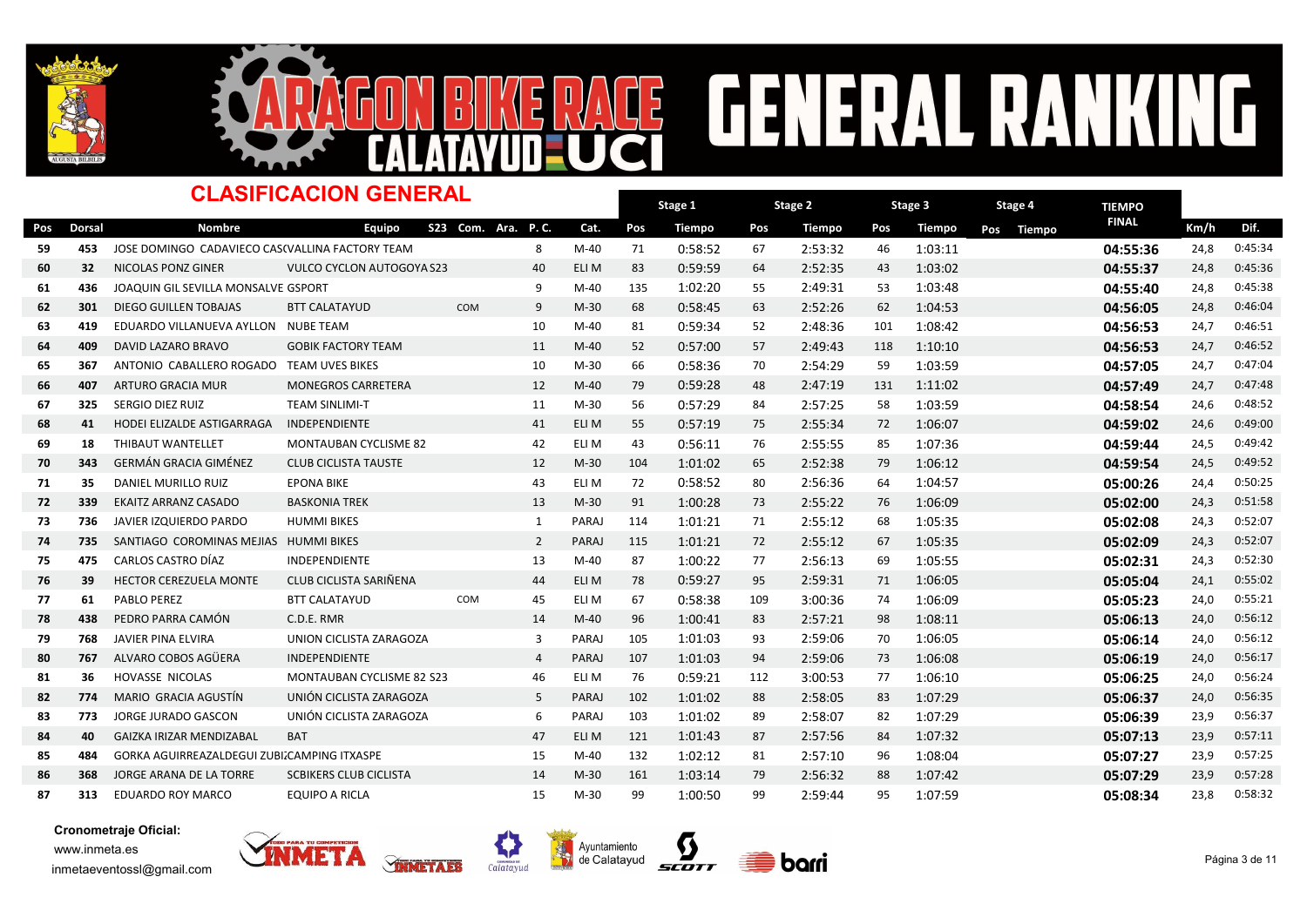



### **CENERAL RA** NG E  $\frac{1}{2}$

|     |        | <b>CLASIFICACION GENERAL</b>               | Stage 1<br>Stage 2               |                    |                | Stage 3      |     |               | Stage 4 |         | <b>TIEMPO</b> |         |     |        |              |      |         |
|-----|--------|--------------------------------------------|----------------------------------|--------------------|----------------|--------------|-----|---------------|---------|---------|---------------|---------|-----|--------|--------------|------|---------|
| Pos | Dorsal | <b>Nombre</b>                              | <b>Equipo</b>                    | S23 Com. Ara. P.C. |                | Cat.         | Pos | <b>Tiempo</b> | Pos     | Tiempo  | Pos           | Tiempo  | Pos | Tiempo | <b>FINAL</b> | Km/h | Dif.    |
| 88  | 349    | ADRIÁN MARSAL BAYDAL                       | <b>CC BENISSA</b>                |                    | 16             | $M-30$       | 134 | 1:02:14       | 91      | 2:58:55 | 86            | 1:07:40 |     |        | 05:08:51     | 23,8 | 0:58:49 |
| 89  | 350    | <b>CORNEL HIRTOAGA</b>                     | <b>CLUB CICLISTA BILBILITANO</b> | COM                | 17             | $M-30$       | 143 | 1:02:44       | 92      | 2:58:56 | 87            | 1:07:41 |     |        | 05:09:21     | 23,7 | 0:59:20 |
| 90  | 740    | BORJA ECHEBARRIA VILLABEITIA CICLOS GORLIZ |                                  |                    | 7              | PARAJ        | 126 | 1:01:55       | 97      | 2:59:43 | 91            | 1:07:52 |     |        | 05:09:30     | 23,7 | 0:59:28 |
| 91  | 739    | ALEXANDER GONZALEZ ROSA                    | <b>GARRI BIKES</b>               |                    | 8              | PARAJ        | 127 | 1:01:55       | 101     | 2:59:46 | 94            | 1:07:53 |     |        | 05:09:34     | 23,7 | 0:59:32 |
| 92  | 53     | LUIS EMBID                                 | <b>EQUIPO A RICLA</b>            |                    | 48             | ELI M        | 124 | 1:01:50       | 98      | 2:59:43 | 97            | 1:08:05 |     |        | 05:09:39     | 23,7 | 0:59:38 |
| 93  | 345    | ROBERTO SANCHEZ GUTIERREZ                  | <b>DELTA SPORT</b>               |                    | 18             | $M-30$       | 158 | 1:03:09       | 96      | 2:59:40 | 81            | 1:07:14 |     |        | 05:10:04     | 23,7 | 1:00:02 |
| 94  | 759    | LUIS LÁZARO ALEGRE                         | C.C.GRISEN                       |                    | 9              | PARAJ        | 93  | 1:00:32       | 106     | 3:00:16 | 104           | 1:09:29 |     |        | 05:10:19     | 23,7 | 1:00:18 |
| 95  | 760    | ANGEL LÁZARO PÉREZ                         | <b>C.C.GRISEN</b>                |                    | 10             | <b>PARAJ</b> | 92  | 1:00:32       | 107     | 3:00:20 | 105           | 1:09:30 |     |        | 05:10:22     | 23,7 | 1:00:21 |
| 96  | 363    | DIEGO HEREDERO RAMOS                       | <b>ARMANTES CD</b>               | COM                | 19             | $M-30$       | 65  | 0:58:18       | 137     | 3:07:31 | 63            | 1:04:55 |     |        | 05:10:45     | 23,6 | 1:00:43 |
| 97  | 304    | MARIO LÁZARO SANTA EULALIA                 | <b>ARMANTES CD</b>               | <b>COM</b>         | 20             | $M-30$       | 112 | 1:01:20       | 108     | 3:00:30 | 103           | 1:09:10 |     |        | 05:11:01     | 23,6 | 1:00:59 |
| 98  | 63     | RAUL SAHUQUILLO VALLE                      | <b>CC UTIEL</b>                  |                    | 49             | ELI M        | 123 | 1:01:48       | 102     | 2:59:47 | 109           | 1:09:34 |     |        | 05:11:10     | 23,6 | 1:01:09 |
| 99  | 511    | EDUARD MORCILLO LOPEZ                      | <b>CLUB CICLISTA SORT</b>        |                    | $\overline{4}$ | $M-50$       | 118 | 1:01:40       | 100     | 2:59:44 | 112           | 1:09:49 |     |        | 05:11:14     | 23,6 | 1:01:12 |
| 100 | 483    | MARIANO RODRIGO CASTAÑO                    | <b>GASOLS.CANTALEJO HPA BI</b>   |                    | 16             | $M-40$       | 111 | 1:01:19       | 113     | 3:01:15 | 102           | 1:08:57 |     |        | 05:11:32     | 23,6 | 1:01:31 |
| 101 | 426    | DAVID GARCÍA GIL                           | <b>BTT CALATAYUD</b>             | COM                | 17             | $M-40$       | 80  | 0:59:29       | 114     | 3:01:35 | 128           | 1:10:38 |     |        | 05:11:43     | 23,6 | 1:01:41 |
| 102 | 327    | <b>CARLOS RUIZ GOMEZ</b>                   | <b>BTT CALATAYUD</b>             | COM                | 21             | $M-30$       | 106 | 1:01:03       | 111     | 3:00:42 | 115           | 1:10:07 |     |        | 05:11:53     | 23,5 | 1:01:52 |
| 103 | 521    | <b>TONY GALLARDO</b>                       | PROBIKE / BIKETRAINING           |                    | 5              | $M-50$       | 144 | 1:02:47       | 104     | 3:00:05 | 107           | 1:09:32 |     |        | 05:12:25     | 23,5 | 1:02:23 |
| 104 | 766    | CARLOS SOLANAS IRANZO                      | <b>TRANSMONEGRINOS BIKE T</b>    |                    | 11             | PARAJ        | 140 | 1:02:29       | 103     | 3:00:03 | 117           | 1:10:09 |     |        | 05:12:41     | 23,5 | 1:02:40 |
| 105 | 765    | DANIEL LARRAMONA ARCAS                     | <b>TRANSMONEGRINOS</b>           |                    | 12             | PARAJ        | 141 | 1:02:29       | 105     | 3:00:05 | 116           | 1:10:08 |     |        | 05:12:42     | 23,5 | 1:02:41 |
| 106 | 745    | <b>URKO GASTESI MONEO</b>                  | <b>INDEPENDIENTE</b>             |                    | 13             | PARAJ        | 90  | 1:00:26       | 115     | 3:01:58 | 150           | 1:12:01 |     |        | 05:14:26     | 23,4 | 1:04:24 |
| 107 | 746    | <b>IBON RUIZ DE ALDA MARTÍNEZ</b>          | <b>VIBIKE</b>                    |                    | 14             | PARAJ        | 89  | 1:00:26       | 116     | 3:01:58 | 151           | 1:12:01 |     |        | 05:14:26     | 23,4 | 1:04:24 |
| 108 | 320    | <b>JORDI MIARNAU PINYOL</b>                | <b>HINACO MONZON</b>             |                    | 22             | $M-30$       | 82  | 0:59:51       | 117     | 3:02:36 | 153           | 1:12:06 |     |        | 05:14:34     | 23,3 | 1:04:33 |
| 109 | 417    | JESÚS DIMAS CISNEROS PALOMAFARMANTES CD    |                                  | COM                | 18             | $M-40$       | 88  | 1:00:23       | 119     | 3:03:23 | 129           | 1:10:52 |     |        | 05:14:39     | 23,3 | 1:04:38 |
| 110 | 527    | JAVIER PUENTE PÉREZ                        | <b>TUNING HOMOLOGACIONE</b>      |                    | 6              | $M-50$       | 145 | 1:02:49       | 110     | 3:00:38 | 137           | 1:11:28 |     |        | 05:14:57     | 23,3 | 1:04:55 |
| 111 | 617    | JOSE ANTONIO VILLAR GÓRRIZ                 | <b>CLUB CICLISTA CICLOS RICH</b> |                    | $\overline{2}$ | <b>OPEN</b>  | 100 | 1:00:55       | 147     | 3:08:35 | 75            | 1:06:09 |     |        | 05:15:41     | 23,3 | 1:05:39 |
| 112 | 303    | SERGIO FERNANDEZ LOPEZ                     | <b>CLUB CICLISTA TORREJON</b>    |                    | 23             | $M-30$       | 97  | 1:00:42       | 132     | 3:05:30 | 119           | 1:10:11 |     |        | 05:16:23     | 23,2 | 1:06:22 |
| 113 | 78     | VÍCTOR GONZÁLEZ GENDE                      | MONTENEME CALVO MARA             |                    | 50             | ELI M        | 125 | 1:01:51       | 82      | 2:57:11 | 220           | 1:18:32 |     |        | 05:17:34     | 23,1 | 1:07:33 |
| 114 | 60     | MIGUEL AMORÓS ORTOLA                       | <b>CC EL FENOLL</b>              |                    | 51             | ELI M        | 94  | 1:00:33       | 157     | 3:10:49 | 78            | 1:06:12 |     |        | 05:17:35     | 23,1 | 1:07:33 |
| 115 | 308    | <b>MARIO GONZÁLEZ CHUECA</b>               | C.C.TURIASO                      |                    | 24             | $M-30$       | 117 | 1:01:23       | 133     | 3:06:04 | 122           | 1:10:15 |     |        | 05:17:43     | 23,1 | 1:07:41 |
| 116 | 723    | AITOR AZPILICUETA DE MIGUEL                | INDEPENDIENTE                    |                    | 15             | PARAJ        | 137 | 1:02:22       | 122     | 3:04:11 | 138           | 1:11:37 |     |        | 05:18:11     | 23,1 | 1:08:09 |

Ц





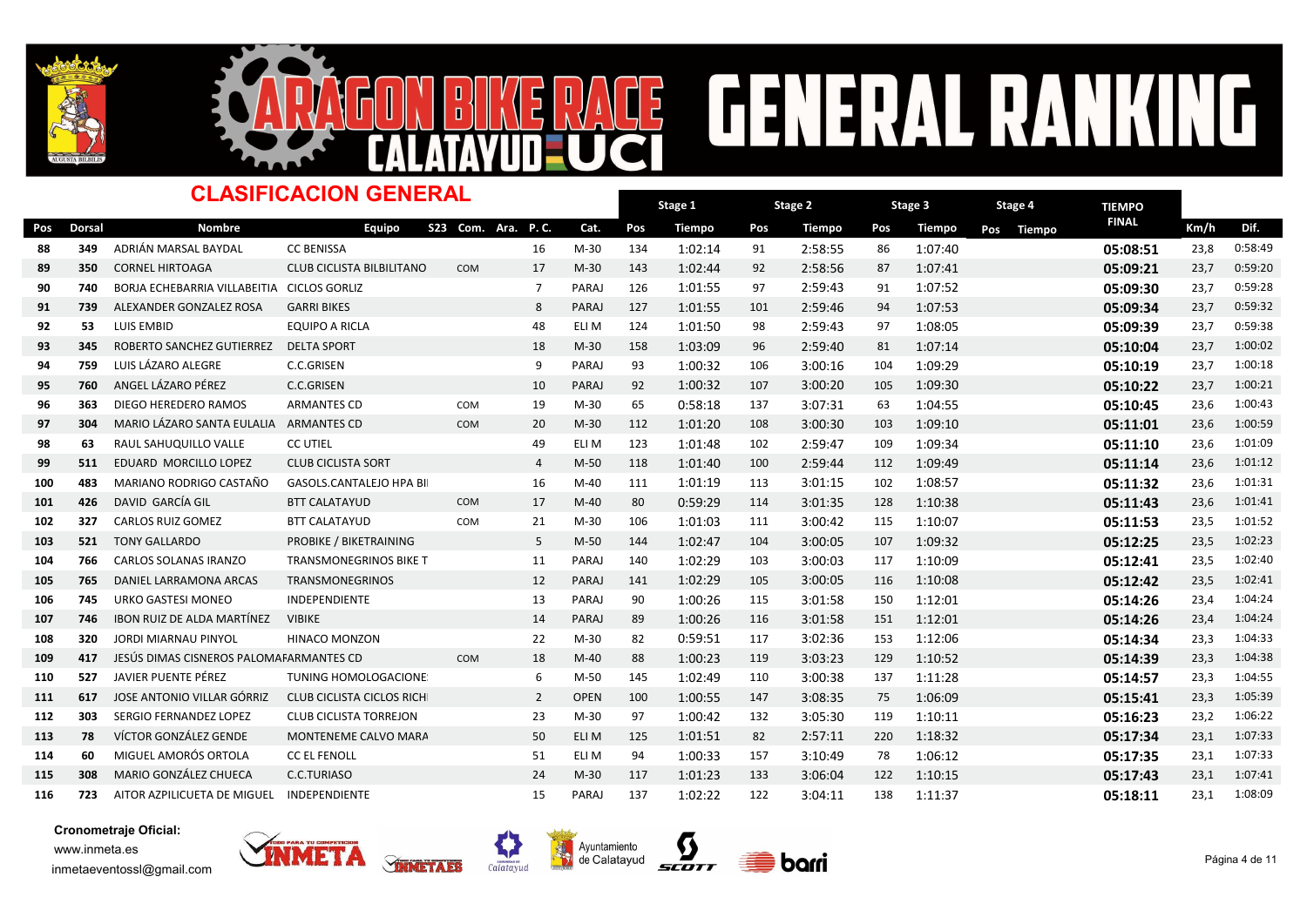



### Dorsal Nombre TIEMPO -<br>Pos Dorsal Nombre Equipo S23 Com. Ara. P.C. Cat. Pos Tiempo Pos Tiempo Pos Tiempo Pos Tiempo <sup>FINAL</sup> Km/h Dif. Stage 1 Pos Tiempo Pos Tiempo Pos Tiempo Pos Tiempo Dinalel Km/h Stage 2 Pos Tiempo Stage 3 Pos Tiempo CLASIFICACION GENERAL S23 Com. Ara. P. C. Stage 4 117 724 AITOR LOYARTE BARREROS INDEPENDIENTE 16 PARAJ 136 1:02:22 123 3:04:12 139 1:11:37 11:08:10 05:18:11 23,1 1:08:10 118 514 LORENZO SOLER PIQUER ULBSPORTS CD 7 M-50 130 1:02:08 121 3:03:50 156 1:12:35 **05:18:34** 23,1 1:08:33 119 330 JOSEP<code>MORROS CCTARREGA</code> CC transformation and the set of the set of the set of the set of the set of the set of the set of the set of the set of the set of the set of the set of the set of the set of the set of the <sup>120</sup> <sup>450</sup> EDUARDO MEDINA TORRECILLA ROLLERBIKE TEAM MONDRAKER <sup>19</sup> M-40 122 1:01:45 <sup>136</sup> 3:07:27 <sup>114</sup> 1:10:06 05:19:18 23,0 1:09:17 121 408 ANDRES FREGA MONTI ARMANTES CD 20 M-40 146 1:02:53 126 3:04:55 140 1:11:37 **05:19:26 2**3,0 1:09:24 122 452 RUBEN GARCÍA MATILLA CLUB CICLISTA TORESANL 21 M-40 119 1:01:40 142 3:08:07 111 1:09:41 **05:19:28** 23,0 1:09:27 123 322 JAVIER BARTOLOMÉ FERNÁNDEZ VALLINA FACTORY TEAM 1 16 16 36 166 1.03:46 129 3:05:22 133 1:11:08 15:20:16 22,9 1:10:15 124 524 BERNARDO ZOZAYA LIZASOAIN TXIRRINTA BIKES MOREAN BANG 187 1:04:32 131 3:05:29 125 1:10:18 11:10:18 05:20:19 22,9 1:10:18 <sup>125</sup> <sup>717</sup> ADRIAN ALQUEZAR TENA EJAROM BIKES PARAJ 116 <sup>17</sup> 1:01:21 <sup>161</sup> 3:11:39 <sup>89</sup> 1:07:49 05:20:50 22,9 1:10:49 126 425 MARÇALTARRAGONA BORNAO HINACO<code>MONZON</code> 120 12 M-40 179 1:04:14 127 3:04:55 143 1:11:43 120:54 05:20:54 22,9 1:10:52 127 535 ANTHONY WHITE MT ZOOM (MOUNT ZOOM) 9 M-50 154 1:03:02 148 3:08:36 113 1:09:50 05:21:28 22,8 1:11:27 <sup>128</sup> <sup>201</sup> LEJLA TANOVIC KBB PULS ELI F 189 <sup>1</sup> 1:04:34 <sup>125</sup> 3:04:39 <sup>158</sup> 1:12:54 05:22:08 22,8 1:12:06 <sup>129</sup> <sup>485</sup> TOMÁS GARCÍA MARTÍNEZ LOS MATORRIZOS BUSTILLO <sup>23</sup> M-40 180 1:04:16 <sup>140</sup> 3:07:50 <sup>124</sup> 1:10:17 05:22:23 22,8 1:12:22 130 627 NARCIS TORROELLA CAMÓS CROMOLY **Obert 149 1:02:56 138 3:07:33 152 1:12:03** 112:31 05:22:33 22,8 1:12:31 131 713 DANIEL BECERRIL GIMENO CLUB DEPORTIVO ARMANTI 18 PARAJ 152 1:02:58 150 3:09:28 135 1:11:21 11:21 **05:23:48 22,7 1:13:47** 132 714 KIKO BURGOS PELEGRINA TRIATLÓN EUROPA 19 PARAJ 150 1:02:58 151 3:09:29 136 1:11:21 1:13:49 05:23:49 22,7 1:13:47 133 462 RICHARD DE JUAN NAVAZO CICLOS MARTÍN CLUB CICLI! 24 M-40 177 1:04:12 139 3:07:49 154 1:12:09 **05:24:11 05:24:11** 22,7 1:14:09 134 533 JUAN MANUEL DIAZ BARRAGAN ATTITUDE BIKES M-50 10 M-50 163 1:03:30 146 3:08:35 155 1:12:28 **05:24:34 05:24:34** 22,6 1:14:32 135 430 MIGUEL ÁNGEL SERRANO RUIZ TRIBIKES **Mateura (h. 140 128 1:02:04 160 3:10:58** 149 1:11:55 **1:11:55 05:24:59** 22,6 1:14:57 136 356 JAVIER SANCHEZ SERRANO EJAROM BIKES 27 M-30 173 1:03:58 134 3:06:39 165 1:14:46 **05:25:24 05:25:24** 22,6 1:15:23 137 75 SERGIO SÁNCHEZ SALMERON EPONA BIKE **Eli magyarat 194 0.59:14 195 3:17:45** 100 1:08:29 **1:08:29 05:25:29** 22,6 1:15:27 138 429 ABRAHAM TEJERO SAMPERIZ UNION CICLISTA ZARAGOZA 26 M-40 142 1:02:43 158 3:10:52 157 1:12:41 **05:26:17 05:26:17** 22,5 1:16:16 139 316 ALEJANDRO LORES LINARES CC FUENTES DE EBRO 28 M-30 162 1:03:20 149 3:09:05 162 1:14:26 **05:26:51 05:26:51** 22,5 1:16:49 140 67 ARTURO<code>MAMPEL</code> MARTIN CLUB CICLISTA DE TAUSTE  $\qquad \qquad 53$  eli m $\qquad 129$  1:02:04 143 3:08:20 192 1:16:30  $\qquad \qquad 05:26:56$  22,5 1:16:54 141 423 EDUARDO LAORDEN BAYONESTA EQUIPO A RICLA 1 1 27 M-40 155 1:03:02 164 3:12:26 141 1:11:37 1 105:27:06 22.5 1:17:05 142 306 ROBERTO CHICOTE ABAD EPONA BIKE 29 M-30 307 1:12:21 124 3:04:32 123 1:10:16 05:27:09 22,4 1:17:08 143 315 JORGE PEREZ TIRADO CLUB CICLISTA ALHAMA COM 30 M-30 220 1:06:24 155 3:10:41 121 1:10:15 **05:27:20 05:27:20** 22,4 1:17:19 144 405 JORGE GARCÍA GALLEGO BTT CALATAYUD COM 28 M-40 133 1:02:13 169 3:13:30 144 1:11:50 **05:27:34 05:27:34** 22,4 1:17:32 145 323 DAVIDIÑIGUEZILLAN CAFÉS<code>CAMALI-TÉCNICA2</code> 1.0-30 98  $1:00:50$  197  $3:18:58$  99  $1:08:11$  1.08:11 **05:28:00** 22,4 1:17:58







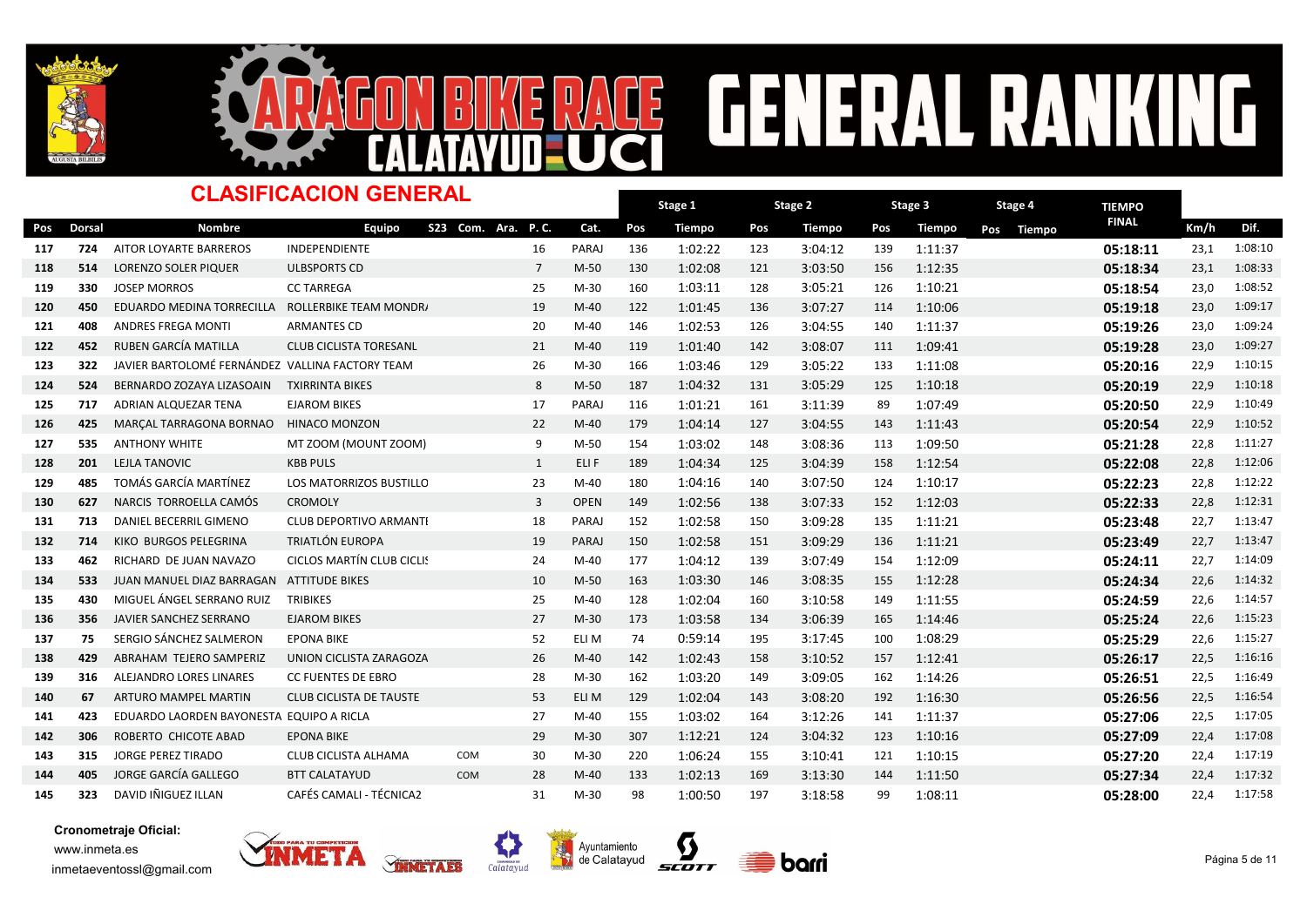



### Dorsal Nombre TIEMPO -<br>Pos Dorsal Nombre Equipo S23 Com. Ara. P.C. Cat. Pos Tiempo Pos Tiempo Pos Tiempo Pos Tiempo <sup>FINAL</sup> Km/h Dif. Stage 1 Pos Tiempo Pos Tiempo Pos Tiempo Pos Tiempo Dinalel Km/h Stage 2 Pos Tiempo Stage 3 Pos Tiempo CLASIFICACION GENERAL S23 Com. Ara. P. C. Stage 4 <sup>146</sup> <sup>770</sup> GENTIL VARGAS RODRÍGUEZ INDEPENDIENTE PARAJ 168 <sup>20</sup> 1:03:49 <sup>186</sup> 3:16:25 <sup>93</sup> 1:07:53 05:28:07 22,4 1:18:06 147 318 JAVIER PEREZ LAVADO GRUPETA CICLISTA GUADAL 32 M-30 120 1:01:43 153 3:09:55 196 1:16:37 **05:28:16 05:28:16** 22,4 1:18:15 <sup>148</sup> <sup>42</sup> JAVIER FRANCIA MIÑANA ARMANTES CD ELI M 182 COM <sup>54</sup> 1:04:18 <sup>152</sup> 3:09:37 <sup>172</sup> 1:15:01 05:28:57 22,3 1:18:55 149 631 PABLO<code>REDIN</code> ARBE KEA KIROL<code>TALDEA</code> 4 OPEN 245 1:07:54 135 3:07:10 161 1:14:04 05:29:08 22,3 1:19:07 150 317 ESTEFAN DOSAL GARCIA WALLINA FACTORY TEAM 33 M-30 153 1:02:59 175 3:15:17 142 1:11:39 05:<mark>29:56</mark> 22,3 1:19:55 151 433 RAULARRAIZA TENA CICLOS MARTIN CLUB CICLI! 29 M-40 193 1:04:42 154 3:10:36 178 1:15:14 **05:30:32** 22,2 1:20:30 <sup>152</sup> <sup>487</sup> JULIEN GAULANDEAU XC63 M-40 174 <sup>30</sup> 1:04:01 <sup>187</sup> 3:16:35 <sup>127</sup> 1:10:28 05:31:05 22,2 1:21:03 <sup>153</sup> <sup>71</sup> OIER LASAGABASTER PARRILLA INDEPENDIENTE ELI M 196 <sup>55</sup> 1:04:55 <sup>159</sup> 3:10:55 <sup>182</sup> 1:15:33 05:31:23 22,2 1:21:21 <sup>154</sup> <sup>333</sup> DAVID RUIZ MATA VALLINA FACTORY TEAM M-30 178 <sup>34</sup> 1:04:13 <sup>163</sup> 3:12:16 <sup>174</sup> 1:15:07 05:31:37 22,1 1:21:35 155 441 GORKA GAMITO AGUERRI INDEPENDIENTE 1999 31 M-40 181 1:04:17 166 3:12:33 167 1:14:47 165:31:37 22,1 1:21:36 156 515 JAVIER GORMAZ GARCÍA ARMANTES CD com 11 M-50 164 1:03:38 141 3:07:54 257 1:20:40 **05:32:13** 22,1 1:22:12 157 369 BORJA<code>GASCON</code> LARRAZ INDEPENDIENTE 35 M-30 190 1:04:34 189 3:16:50 130 1:11:00 05:32:24 22,1 1:22:23 <sup>158</sup> <sup>335</sup> MIKEL TENA DAVILA INDEPENDIENTE M-30 183 <sup>36</sup> 1:04:23 <sup>201</sup> 3:19:21 <sup>106</sup> 1:09:30 05:33:15 22,0 1:23:14 159 415 TOMÁS GÓMEZ FERNÁNDEZ FLYZ BIKES STORE 32 M-40 221 1:06:24 145 3:08:24 223 1:18:35 **05:33:24 05:33:24** 22,0 1:23:22 <sup>160</sup> <sup>416</sup> MIKEL BIAIN VICUÑA ALOÑA MENDI M-40 230 <sup>33</sup> 1:06:44 <sup>171</sup> 3:13:42 <sup>160</sup> 1:13:22 05:33:50 22,0 1:23:48 161 628 RAMONGASULL CLUB CICLISTA SORT 5 OPEN 167 1:03:48 202 3:19:51 120 1:10:11 **05:33:50** 22,0 1:23:48 162 354 ALBERTO COMINESTEBAN EJAROM BIKES 1989 197 M-30 202 1:05:12 194 3:17:37 148 1:11:55 198 1:34:45 21,9 1:24:43 <sup>163</sup> <sup>446</sup> LUIS REY OREKA M-40 148 <sup>34</sup> 1:02:56 <sup>170</sup> 3:13:41 <sup>221</sup> 1:18:32 05:35:10 21,9 1:25:08 <sup>164</sup> <sup>729</sup> MIKEL CARRETERO BELDARRAIN C.C. MTB LOBOS ZARAGOZA <sup>21</sup> PARAJ 176 1:04:03 <sup>182</sup> 3:16:06 <sup>186</sup> 1:15:38 05:35:48 21,9 1:25:46 165 730 FERNANDO MURILLO VALERO CLUB CICLISTA MTB LOBOS 22 PARAJ 175 1:04:03 183 3:16:06 187 1:15:39 05:35:48 05:35:48 21,9 1:25:47 <sup>166</sup> <sup>351</sup> DAVID SAHUQUILLO VALLE CC UTIEL M-30 205 <sup>38</sup> 1:05:29 <sup>178</sup> 3:15:40 <sup>171</sup> 1:14:56 05:36:07 21,8 1:26:06 <sup>167</sup> <sup>361</sup> ADRIAN ÁLVAREZ ARDURA ATALAYA M-30 229 <sup>39</sup> 1:06:41 <sup>196</sup> 3:18:15 <sup>134</sup> 1:11:19 05:36:15 21,8 1:26:14 168 52 JOSE EDUARDO SANTANDER ZATOVALLINA FACTORY TEAM 56 ELI M 209 1:05:41 200 3:19:13 146 1:11:54 **05:36:49 05:36:49** 21,8 1:26:48 169 459 JAVIER MAYOR PEREZ FASTER WEAR TEAM C.D 35 M-40 200 1:05:00 176 3:15:20 197 1:16:38 **05:36:59 2**1,8 1:26:57 170 324 KEVIN FICHEUX LÓPEZ DE ALDA TRANSMONEGRINOS BIKE T 40 M-30 204 1:05:22 184 3:16:07 190 1:15:45 **05:37:15 05:37:15** 21,8 1:27:14 171 755 JOSE ANTONIO ALONSO ABAD DESAFÍO<code>URBIÓN 23 PARAJ 207 1:05:35 190 3:17:14 166 1:14:46 05:37:36 05:37:36 21,8 1:27:35 21,8 1:27:35 21,8 1:27:35 21,8 1:27:35 21,8 1:27:35 21,8 1:27:35 21,8 1:27:35 21,8 1:27:35 21,8 1:</code> 172 756 SANTIAGO<code>HERRERO</code> RIOJA EPONA BIKE 24 PARAJ 206 1:05:35 191 3:17:16 168 1:14:47 1:14:47 05:37:39 21,7 1:27:37 173 434 DAVID CARRILLO CLUB CICLISTA SORT 36 M-40 252 1:08:19 172 3:14:12 179 1:15:15 **05:37:48 2**1,7 1:27:46 <sup>174</sup> <sup>512</sup> JOSÉ ANTONIO HORCAJADA LÓPEZOPEN NATURA M-50 222 <sup>12</sup> 1:06:24 <sup>181</sup> 3:16:04 <sup>180</sup> 1:15:27 05:37:55 21,7 1:27:54







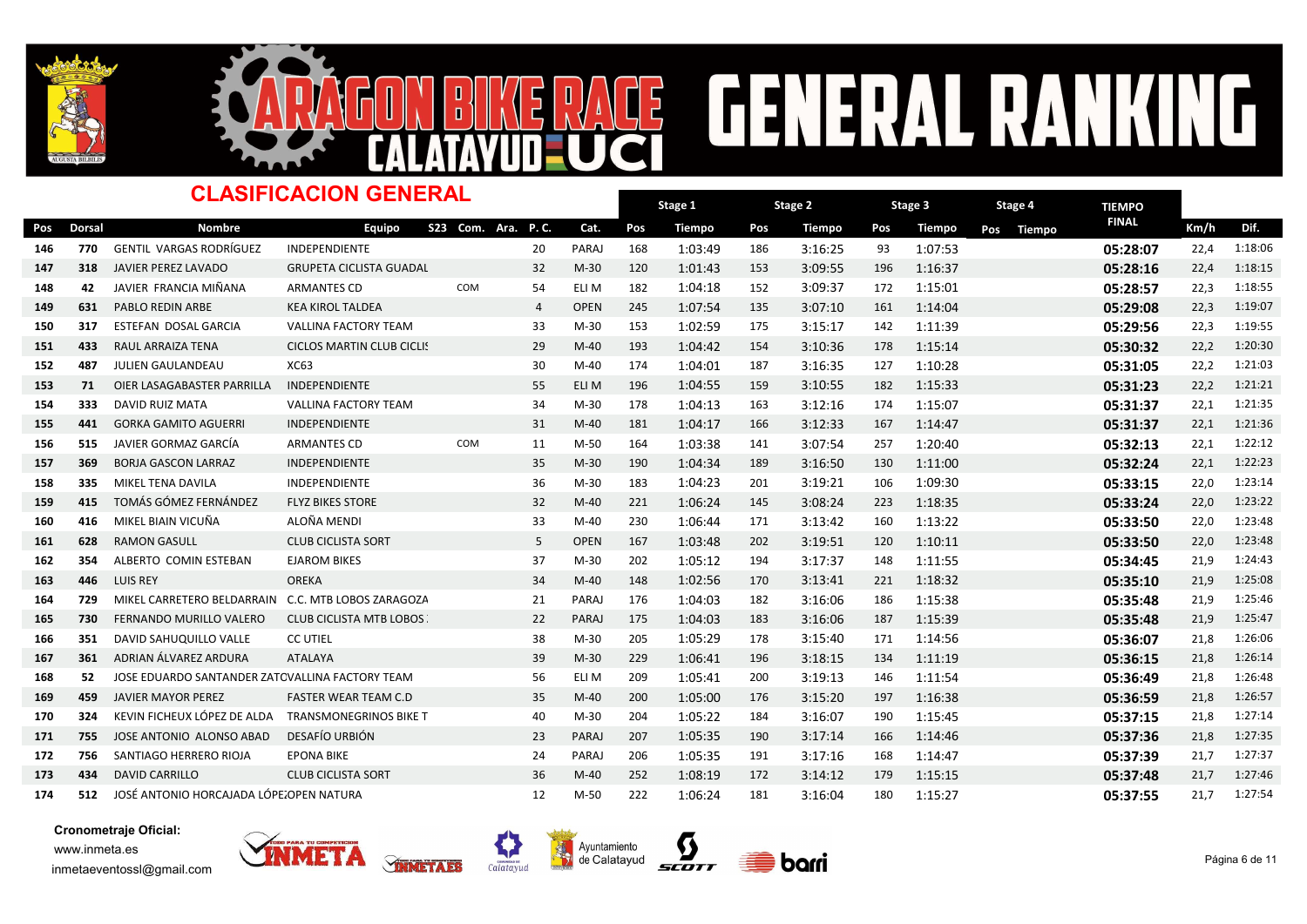



### Dorsal Nombre TIEMPO -<br>Pos Dorsal Nombre Equipo S23 Com. Ara. P.C. Cat. Pos Tiempo Pos Tiempo Pos Tiempo Pos Tiempo <sup>FINAL</sup> Km/h Dif. Stage 1 Pos Tiempo Pos Tiempo Pos Tiempo Pos Tiempo Dinalel Km/h Stage 2 Pos Tiempo Stage 3 Pos Tiempo CLASIFICACION GENERAL S23 Com. Ara. P. C. Stage 4 175 420 ALVARO<code>BERNAL INDEPENDIENTE</code> 1.1 and 37 M-40 239 1:07:30 174 3:15:04 198 1:16:40 198 1:16:40 05:39:15 21,6 1:29:14 176 466 RUBÉN<code>PEÑARANDA</code> ESTEBAN INDEPENDIENTE 38 M-40 235 1:07:12 214 3:22:21 132 1:11:08 05:40:42 21,6 1:30:40 <sup>177</sup> <sup>55</sup> DAVID OLIVAS GARCÍA INDEPENDIENTE ELI M 159 <sup>57</sup> 1:03:10 <sup>251</sup> 3:28:03 <sup>110</sup> 1:09:36 05:40:50 21,5 1:30:48 178 469 JOSÉ LUIS GRACIA NAVALLAS QUINTO RACING TEAM 39 M-40 214 1:06:05 198 3:19:11 191 1:15:47 **05:41:04 2**1,5 1:31:03 179 336 SERGIO<code>BLANCO</code> GALBARRA CICLOS MARTÍN CLUB CICLI! 41 M-30 232 1:06:59 192 3:17:21 224 1:18:36 05:42:57 05:42:57 21,4 1:32:55 180 45 RAUL ORTIZ GOYENECHEA VALLINA FACTORY TEAM 58 ELI M 237 1:07:14 230 3:23:58 145 1:11:53 **05:43:06 21,4 1:33:05** 181 513 JOSEBA ARRILLAGA POBLACION BIKEZONA EKUON MONDRANDAR 13 M-50 215 1:06:13 206 3:20:23 194 1:16:36 15:43:13 05:43:13 21,4 1:33:11 182 404 FELIPE MACHO LLORENTE GARRI BIKES 6 11:05 100 M-40 40 M-40 201 1:05:08 220 3:23:19 170 1:14:54 **05:43:22 05:43:22** 21,4 1:33:21 183 340 CRISTIAN REY MARTÍNEZ CCANDORRA M-30 42 M-30 217 1:06:21 217 3:22:56 173 1:15:01 113:01 05:44:20 21,3 1:34:18 184 358 NICOLAE HERCIU TEAM MES ESPORT&SYA BII 43 M-30 212 1:05:52 209 3:20:58 209 1:17:34 **05:44:26 05:44:26** 21,3 1:34:24 185 422 JONAS GÓMEZ ROMERO FABREGUES 1990 1112 1440 41 M-40 320 1:13:45 180 3:16:02 169 1:14:50 114:50 **05:44:37** 21,3 1:34:36 186 701 MIGUEL CARABEL MARTIN INDEPENDIENTE 25 PARAJ 254 1:08:35 207 3:20:51 183 1:15:36 05:45:03 05:45:03 21,3 1:35:01 187 751 IBANJOSE GOMEZ ARBUES GALLOS<code>VLC</code> entrancemental to the paraj 225 1:06:30 210 3:20:59 208 1:17:34 **05:45:04 05:45:04** 21,3 1:35:03 188 752 ARTURO<code>ORTIZ</code> RUIZ GALLOS<code>VLC</code> entertainmental contract the contract of the contract  $27$  paraj 224 1:06:30 211 3:21:00 210 1:17:34  $\,$  **05:45:05** 21,3 1:35:04 189 80 JAVIER MINGUEZ CESTERO VULCO CYCLON AUTOGOYA 59 ELI M 172 1:03:56 215 3:22:30 226 1:18:42 **05:45:09 05:45:09** 21,3 1:35:08 <sup>190</sup> <sup>702</sup> ALFONSO CARABEL VÁZQUEZ INDEPENDIENTE PARAJ 255 <sup>28</sup> 1:08:35 <sup>208</sup> 3:20:52 <sup>188</sup> 1:15:41 05:45:09 21,3 1:35:08 <sup>191</sup> <sup>777</sup> DIEGO PÉREZ GONZÁLEZ AGUZO MTB PARAJ 227 <sup>29</sup> 1:06:35 <sup>229</sup> 3:23:55 <sup>176</sup> 1:15:10 05:45:40 21,2 1:35:39 <sup>192</sup> <sup>778</sup> DANIEL FELIZ CORRALES AGUZO MTB PARAJ 226 <sup>30</sup> 1:06:35 <sup>231</sup> 3:23:59 <sup>177</sup> 1:15:11 05:45:46 21,2 1:35:44 193 442 LUIS BAQUER SIPIERA C. C. EL MOLINO DE VALDES 42 M-40 216 1:06:18 222 3:23:24 202 1:16:48 **05:46:31 05:46:31** 21,2 1:36:30 194 525 PEDRO OLIVA PERALES UNIÓN CICLISTA ZARAGOZA 14 M-50 210 1:05:44 226 3:23:41 207 1:17:23 **05:46:49 05:46:49** 21,2 1:36:48 195 716 OSCAR PINA TÁRREGA CLUB CICLISTA CAMP DE MIRRA 198 1:04:59 1104:59 219 3:23:18 233 1:19:11 1:37:20 05:47:29 21,1 1:37:27 196 715 DANIEL BARCELÓ FRANCÉS CLUB CICLISTA CAMP DE MI**RRA 199 1:04:59 1:04:59 221 3:23:23** 232 1:19:11 1:37:34 05:47:34 21,1 1:37:32 197 435 LUCAS DORES AGUILERA FABREGUES 6 139 10 1:40 233 1:07:01 238 3:26:35 181 1:15:31 139:07 1:39:07 21,0 198 202 EVA ELBAILE PERIZ VULCO CYCLON AUTOGOYA 2 ELI F 246 1:07:54 216 3:22:32 227 1:18:43 **05:49:10 2**1,0 1:39:09 <sup>199</sup> <sup>458</sup> DAVID SALVADOR HENNEGUET BIKESPORT CHIVA M-40 257 <sup>44</sup> 1:08:43 <sup>204</sup> 3:20:07 <sup>244</sup> 1:20:20 05:49:11 21,0 1:39:10 <sup>200</sup> <sup>411</sup> UNAI NAVARRO LAKA GARRI BIKES M-40 283 <sup>45</sup> 1:10:01 <sup>224</sup> 3:23:26 <sup>193</sup> 1:16:36 05:50:03 21,0 1:40:01 <sup>201</sup> <sup>474</sup> JUAN FCO. MARTINEZ MARTINEZ UNIÓN CICLISTA ZARAGOZA <sup>46</sup> M-40 241 1:07:34 <sup>247</sup> 3:27:23 <sup>184</sup> 1:15:38 05:50:35 20,9 1:40:34 <sup>202</sup> <sup>59</sup> KEVIN LACOSTA GIL ALEN BIKES ELI M 253 <sup>60</sup> 1:08:33 <sup>225</sup> 3:23:34 <sup>219</sup> 1:18:32 05:50:40 20,9 1:40:38 203 352 JAVIERGASCON<code>FRAGA C.C.CALANDA</code> CORTAINDA 44 M-30 240 1:07:33 250 3:28:02 185 1:15:38 05:51:14 20,9 1:41:13







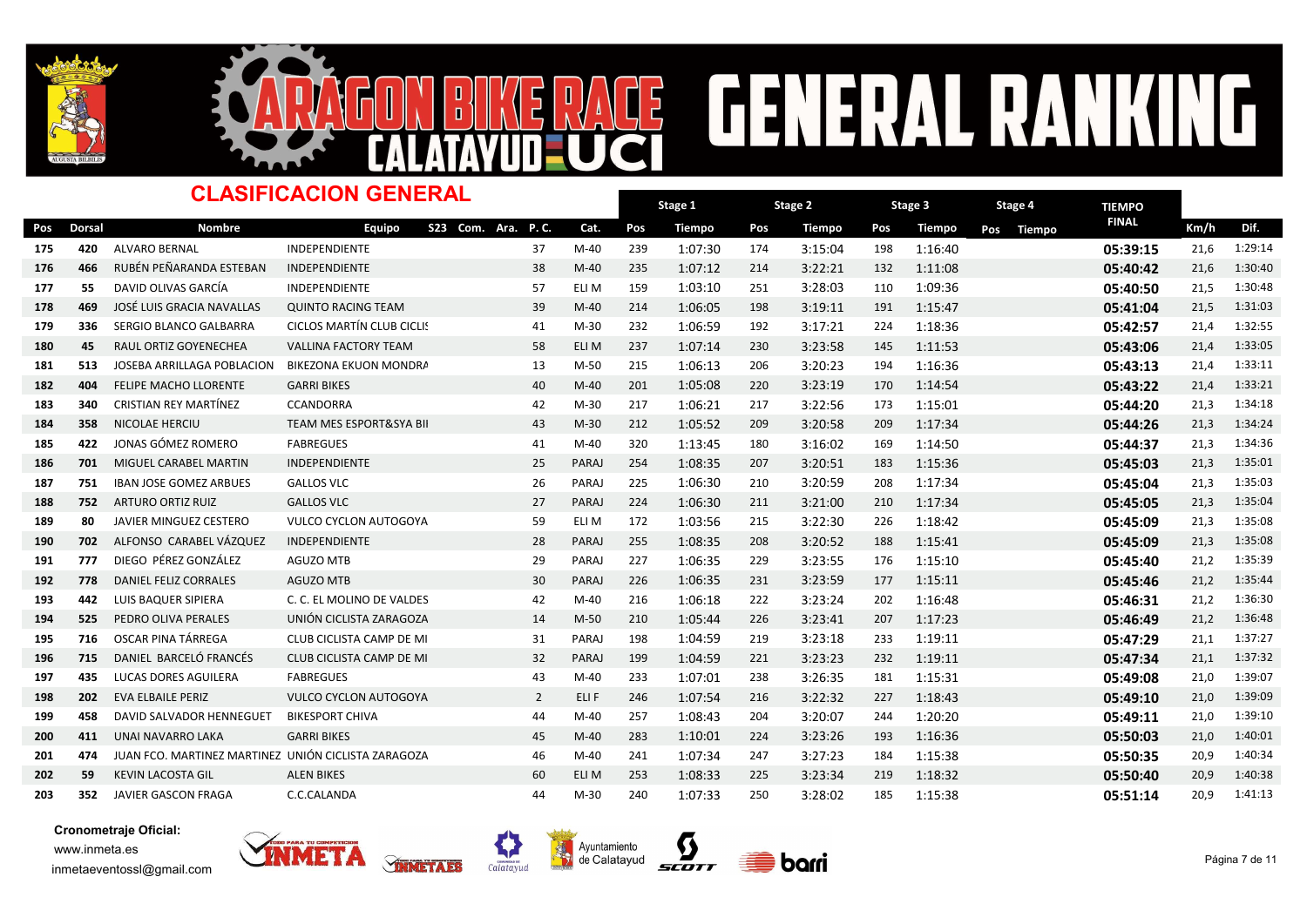



### Dorsal Nombre TIEMPO -<br>Pos Dorsal Nombre Equipo S23 Com. Ara. P.C. Cat. Pos Tiempo Pos Tiempo Pos Tiempo Pos Tiempo <sup>FINAL</sup> Km/h Dif. Stage 1 Pos Tiempo Pos Tiempo Pos Tiempo Pos Tiempo Dinalel Km/h Stage 2 Pos Tiempo Stage 3 Pos Tiempo CLASIFICACION GENERAL S23 Com. Ara. P. C. Stage 4 204 456 RUBÉN GONZÁLEZ MUÑOZ BICICLISTAS& DOMINGUER(2012) 47 M-40 268 1:09:09 234 3:24:47 206 1:17:21 120 13:51:19 20,9 1:41:17 205 357 EMILIO ARIÑO GRACIA BIKES EJAROM 45 M-30 228 1:06:39 252 3:28:37 203 1:16:58 **05:52:15** 20,8 1:42:14 <sup>206</sup> <sup>501</sup> LUIS EMBID GUTIÉRREZ EQUIPO A RICLA M-50 236 <sup>15</sup> 1:07:14 <sup>248</sup> 3:27:25 <sup>211</sup> 1:17:36 05:52:16 20,8 1:42:14 207 74 VICTOR AMOR DURAN FLYZ BIKES STORE 61 ELI M 275 1:09:37 235 3:24:51 213 1:18:22 **05:52:52** 20,8 1:42:50 208 302 EDER ALVAREZ MARTINEZ GARRI BIKES – 1 46 M-30 291 1:10:36 232 3:24:11 216 1:18:29 – **05:53:17** 20,8 1:43:15 209 605 SIMON LOUIGHLIN INDEPENDIENTE 6 OPEN 248 1:07:59 242 3:27:14 225 1:18:38 <mark>05:53:52</mark> 20,8 1:43:50 <sup>210</sup> <sup>468</sup> JOSÉ RAMÓN MARTINEZ ROTELLARQUINTO RACING TEAM M-40 261 <sup>48</sup> 1:08:50 <sup>237</sup> 3:26:27 <sup>230</sup> 1:19:06 05:54:25 20,7 1:44:23 211 310 JORGE BENITO PERIZ CLUB CICLISTA OSCENSE 47 M-30 276 1:09:43 233 3:24:46 248 1:20:28 **05:54:58 05:54:58** 20,7 1:44:56 212 79 ALBERTO SIMÓN BOSQUE ZUFARIENSE,C.C 6 62 ELI M 328 1:14:24 213 3:22:12 214 1:18:23 **05:55:00 05:55:00** 20,7 1:44:58 213 801 ALBERTTURNE<code>MAS ACA PR MX</code> 300 1:11:16 227 3:23:43 261 1:20:48 05:55:48 20,6 1:45:47 <sup>214</sup> <sup>802</sup> MARTA BALLUS EDIBIKES PR MX 299 <sup>2</sup> 1:11:16 <sup>228</sup> 3:23:46 <sup>260</sup> 1:20:48 05:55:50 20,6 1:45:48 215 454 IGNACIO JUEZ GARCIA INDEPENDIENTE 19 49 M-40 264 1:08:59 240 3:26:47 251 1:20:35 1:35 05:56:22 20,6 1:46:20 216 471 HÉCTOR LOMERO CONTINENTE QUINTO RACING TEAM 50 M-40 289 1:10:28 236 3:26:27 243 1:19:56 **05:56:51 05:56:51** 20,6 1:46:50 217 732 ALBERTO<code>TUDERO</code> GUTIERREZ TRI<code>INFINITY</code> MOSTOLES 8 93 PARAJ 295 1:10:58 262 3:31:22 164 1:14:32 05:56:52 05:56:52 20,6 1:46:51 218 731 ROBERTO CHAMIZO<code>NARANJO TRI</code>INFINITY<code>MOSTOLES</code> 94 PARAJ 296 1:10:58 263 3:31:22 163 1:14:32 05:56:53 05:56:53 20,6 1:46:51 219 49 DARIO MARTÍN SÁNCHEZ CLUB CICLISTA MONREAL 63 ELI M 303 1:11:38 260 3:30:56 175 1:15:09 **05:57:43 05:57:43** 20,5 1:47:41 <sup>220</sup> <sup>629</sup> HECTOR LAVIÑA LAFUENTE MRT CYCLING CLUB MALGRAT <sup>7</sup> OPEN 265 1:09:02 <sup>249</sup> 3:28:02 <sup>256</sup> 1:20:39 05:57:44 20,5 1:47:43 221 721 AITOR ARCOITZA ARRANZ CLUB CICLISTA LANGREO 35 PARAJ 306 1:12:10 243 3:27:17 217 1:18:31 **05:57:58 05:57:58** 20,5 1:47:57 <sup>222</sup> <sup>722</sup> DAVID AMADOR LOPEZ MENENDEZCLUB CICLISTA LANGREO PARAJ 305 <sup>36</sup> 1:12:10 <sup>244</sup> 3:27:18 <sup>218</sup> 1:18:31 05:57:59 20,5 1:47:57 223 331 ALEXIS FERNANDEZ VALLE INDEPENDIENTE 48 M-30 243 1:07:52 267 3:31:49 215 1:18:29 05:58:10 05:58:10 20,5 1:48:09 224 734 VÍCTOR LÁZARO CEBRIÁN C.C. SANTA EULALIA RARAJ 285 1:10:18 264 3:31:26 200 1:16:44 **05:58:29 2**0,5 1:48:27 225 733 RICARDO CORBERÁN CORBERÁN BIKE SPORT CHIVA **PARAJ 286 1:10:18 265 3:31:26** 201 1:16:44 **05:58:29** 20,5 1:48:27 226 360 ADRIAN<code>FERNÁNDEZ</code>RIVERA LEBRELA<code>TEAM 149 M-30</code> 292 1:10:47 266 3:31:44 195 1:16:37 05:59:09 20,4 1:49:07 227 348 JOSÉ MANUEL GONZÁLEZ CASTROKAMIKAZES GANG **M-30 50 M-30 266 1:09:03 258 3:30:47** 249 1:20:30 **06:00:21 20,4** 1:50:19 228 46 JORGE MARSOL SANZ CLUB CICLISTA ALHAMA COM 64 ELI M 247 1:07:55 277 3:36:12 205 1:17:21 120 **06:01:29** 20,3 1:51:28 229 445 QUIM<code>HERNANDEZ CLUB</code> CLUB CICLISTA MONZON 51 M-40 271 1:09:14 274 3:33:43 222 1:18:34 **06:01:32** 20,3 1:51:31 <sup>230</sup> <sup>808</sup> ESTER RUIZ ALDANA INDEPENDIENTE PR MX 293 <sup>3</sup> 1:10:57 <sup>270</sup> 3:32:24 <sup>234</sup> 1:19:13 06:02:34 20,3 1:52:33 231 807 DANIEL LECIÑENA MATA INDEPENDIENTE 1988 1994 PR MX 294 1:10:57 269 3:32:24 235 1:19:13 11:19:13 06:02:35 20,3 1:52:33 232 506 RICARDO IGLESIAS CARTON INDEPENDIENTE 16 M-50 309 1:12:40 254 3:29:48 264 1:21:19 16:03:48 06:03:48 20,2 1:53:46







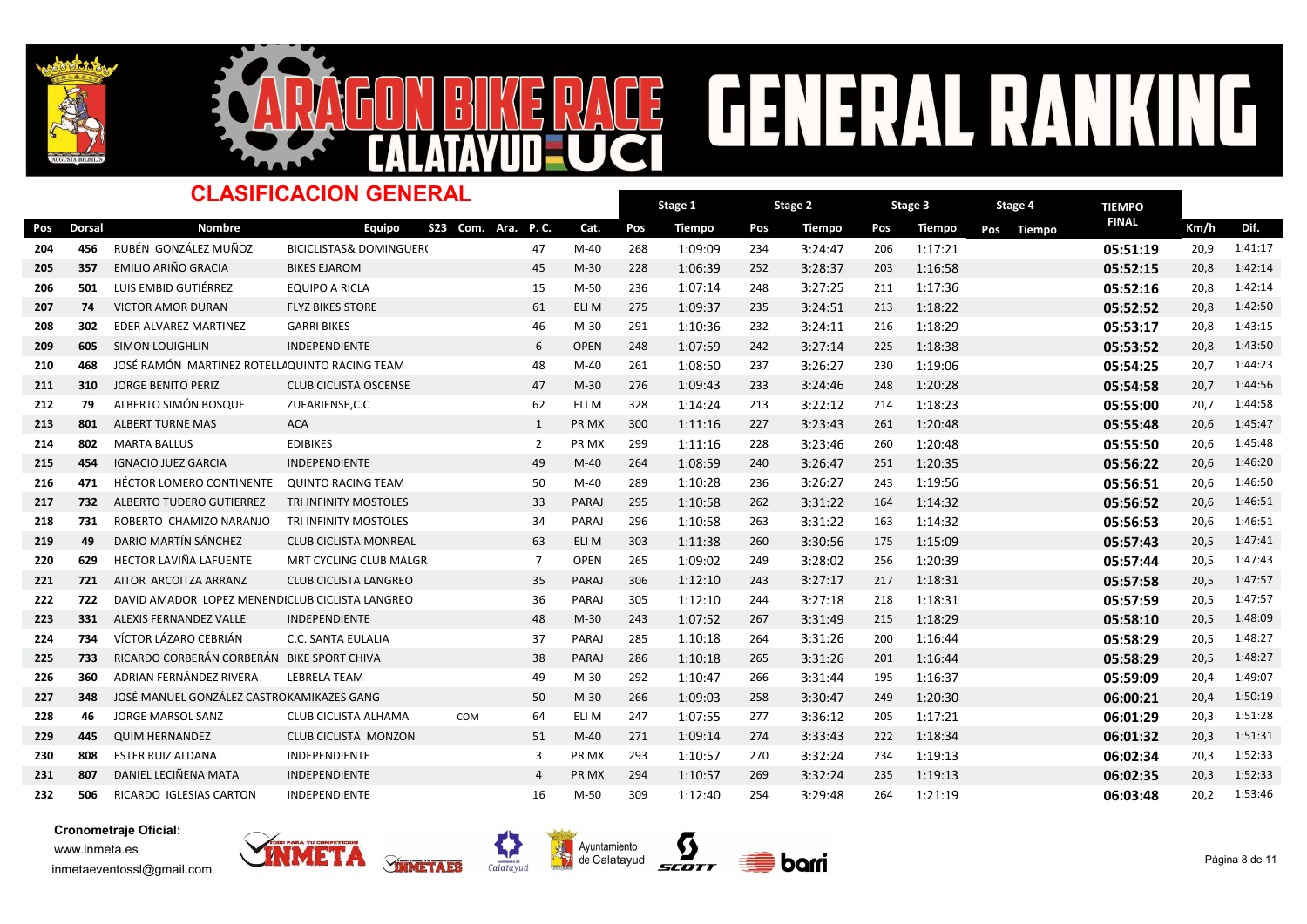



### Dorsal Nombre TIEMPO -<br>Pos Dorsal Nombre Equipo S23 Com. Ara. P.C. Cat. Pos Tiempo Pos Tiempo Pos Tiempo Pos Tiempo <sup>FINAL</sup> Km/h Dif. Stage 1 Pos Tiempo Pos Tiempo Pos Tiempo Pos Tiempo Dinalel Km/h Stage 2 Pos Tiempo Stage 3 Pos Tiempo CLASIFICACION GENERAL S23 Com. Ara. P. C. Stage 4 233 518 MIGUEL ANGEL CHICO DEL RÍO MAS BICI 20,2 1:54:11 17 M-50 338 1:15:20 255 3:29:48 229 1:19:03 **06:04:12** 20,2 1:54:11 234 447 GUILLERMO ALIAGUILLA ZORZANCBASKONIA TREK 6 62 62 1:40 1267 1:09:04 276 3:34:57 250 1:20:35 06:04:36 20,1 1:54:34 <sup>235</sup> <sup>473</sup> SERGIO TORRECILLA GONZÁLEZ CHAMPAN O CUNETA TEAM <sup>53</sup> M-40 278 1:09:49 <sup>281</sup> 3:38:03 <sup>199</sup> 1:16:43 06:04:37 20,1 1:54:35 <sup>236</sup> <sup>418</sup> MANUEL MARTIN JIMENEZ AVIBIKE M-40 188 <sup>54</sup> 1:04:34 <sup>268</sup> 3:32:02 <sup>300</sup> 1:30:07 06:06:44 20,0 1:56:42 237 603 ÓSCAR BARTOLOMÉ LAFUENTE T3 TEAM **OBEN 1896 CHA CHA CHA CHA CHA 278 3:36:13** 242 1:19:54 **06:07:22** 20,0 1:57:21 238 753 JAVIER RUIZ MORA CC PONTE OTRA 239 PARAJ 288 1:10:24 279 3:37:50 240 1:19:53 **06:08:07** 19,9 1:58:05 <sup>239</sup> <sup>754</sup> EDUARDO GÓMEZ TORRE CC LOS ALCÁZARES PARAJ 287 <sup>40</sup> 1:10:24 <sup>280</sup> 3:37:52 <sup>241</sup> 1:19:53 06:08:09 19,9 1:58:08 240 522 FRANCIS ARRIBAS LARA BMX SCHOOL 18 M-50 273 1:09:20 283 3:38:26 252 1:20:35 **06:08:23** 19,9 1:58:21 241 719 ROBERT ALUJAS ROVIRA INDEPENDIENTE 1999 11 120 41 PARAJ 280 1:09:52 293 3:40:25 238 1:19:27 11:09:27 06:<mark>09:45</mark> 19,9 1:59:44 <sup>242</sup> <sup>720</sup> SERGI GONZALEZ VENTURA MEGABICI PARAJ 279 <sup>42</sup> 1:09:52 <sup>294</sup> 3:41:11 <sup>239</sup> 1:19:28 06:10:31 19,8 2:00:30 <sup>243</sup> <sup>472</sup> JESÚS DEL RÍO SANZ C.C. UNIVERSOBIKE M-40 304 <sup>55</sup> 1:11:43 <sup>289</sup> 3:39:40 <sup>262</sup> 1:21:16 06:12:41 19,7 2:02:39 <sup>244</sup> <sup>205</sup> HELENA ISANTA PARADIS MESBIKE &FES-TUGA ELI F 282 <sup>3</sup> 1:09:58 <sup>307</sup> 3:44:31 <sup>237</sup> 1:19:19 06:13:49 19,6 2:03:47 245 470 VALENTIN DIEZ GOMEZ CROSSFIT TIZONA 1994 1995 6 M-40 258 1:08:45 315 3:47:54 204 1:17:09 11:09 06:13:49 19,6 2:03:48 246 619 EDUARDO JIMENEZ SCHUHMACHSTADIUM CASABLANCA 0 0 0PEN 281 1:09:57 299 3:42:42 268 1:21:23 06:14:03 19,6 2:04:01 247 750 JAVIER GIRALDO<code>CANTERO</code> INDEPENDIENTE  $\,$  43 PARAJ 331  $1:14:41$  282  $3:38:05$  267  $1:21:22$  06:14:09 19,6 2:04:07 248 749 JAVIER MARTINEZ GAMBOA INDEPENDIENTE RARAT 44 PARAJ 332 1:14:41 287 3:38:32 265 1:21:19 12:119 **06:14:33** 19,6 2:04:32 249 488 JAVIER CAPILLA SANCHEZ **57 57 57 57 M-40 272 1:09:19** 308 3:45:25 255 1:20:37 57 06:15:22 19,6 2:05:21 <sup>250</sup> <sup>461</sup> JOSÉ MANUEL AZCON TOMÁS EJULVE CC M-40 297 <sup>58</sup> 1:11:05 <sup>306</sup> 3:43:22 <sup>263</sup> 1:21:19 06:15:47 19,5 2:05:45 <sup>251</sup> <sup>204</sup> ANA MARIA IVANOV VULCO CYCLON AUTOGOYA <sup>4</sup> ELI F 346 1:16:43 <sup>290</sup> 3:39:42 <sup>247</sup> 1:20:27 06:16:54 19,5 2:06:52 252 707 JONATHAN<code>GONZÁLEZ</code> GARCIA MAKINAS & RILAOS  $45$  PARAJ 310  $1:12:40$  301  $3:42:43$  275  $1:22:49$   $1:22:49$   $06:18:13$   $19,4$   $2:08:12$ 253 403 PEDRO MANUEL TORRRES ALVAREMIRABIKE CLUB DEPORTIVC 59 M-40 315 1:12:59 286 3:38:29 291 1:26:45 **06:18:15 06:18:15** 19,4 2:08:13 254 708 MANUEL「FUENTES MAKINAS & RILAOS 46 PARAJ 311 1:12:40 300 3:42:43 276 1:22:52 **06:18:15 06:18:15** 19,4 2:08:14 <sup>255</sup> <sup>464</sup> GUILLAUME LE PAGE ORBEA M-40 323 <sup>60</sup> 1:14:04 <sup>305</sup> 3:43:21 <sup>269</sup> 1:21:44 06:19:11 19,4 2:09:09 256 712 JAVIER MILÁN GÓMEZ INDEPENDIENTE 1999 47 PARAJ 351 1:17:20 295 3:41:17 253 1:20:35 11 0<mark>6:19:13 1</mark>9,4 2:09:11 <sup>257</sup> <sup>711</sup> JUAN ANTONIO MARTÍN ILLANA INDEPENDIENTE PARAJ 352 <sup>48</sup> 1:17:20 <sup>296</sup> 3:41:19 <sup>254</sup> 1:20:35 06:19:15 19,4 2:09:13 258 517 VICENTE ANGEL GOMIS MARTINEZMOSKITO BIKERS **MARTINEZ ANGLERIA ANGLERIA 2:09 1:42:38** 298 3:42:32 272 1:22:06 **06:19:17** 19,4 2:09:16 259 614 ELOY SANCHO GRANADOS INDEPENDIENTE 10 OPEN 312 1:12:43 313 3:47:29 236 1:19:17 12:09:29 06:19:29 19,4 2:09:28 <sup>260</sup> <sup>48</sup> DAVID ALONSO ABAD DURUELO BIKE ELI M 231 S23 <sup>65</sup> 1:06:51 <sup>330</sup> 3:55:07 <sup>212</sup> 1:18:22 06:20:20 19,3 2:10:19 261 728 RAUL CHILET GIMENO CLUB BTT ALBAL 19 9 9 PARAJ 336 1:15:14 291 3:40:07 283 1:25:33 11:25:33 0<mark>6:20:54</mark> 19,3 2:10:53







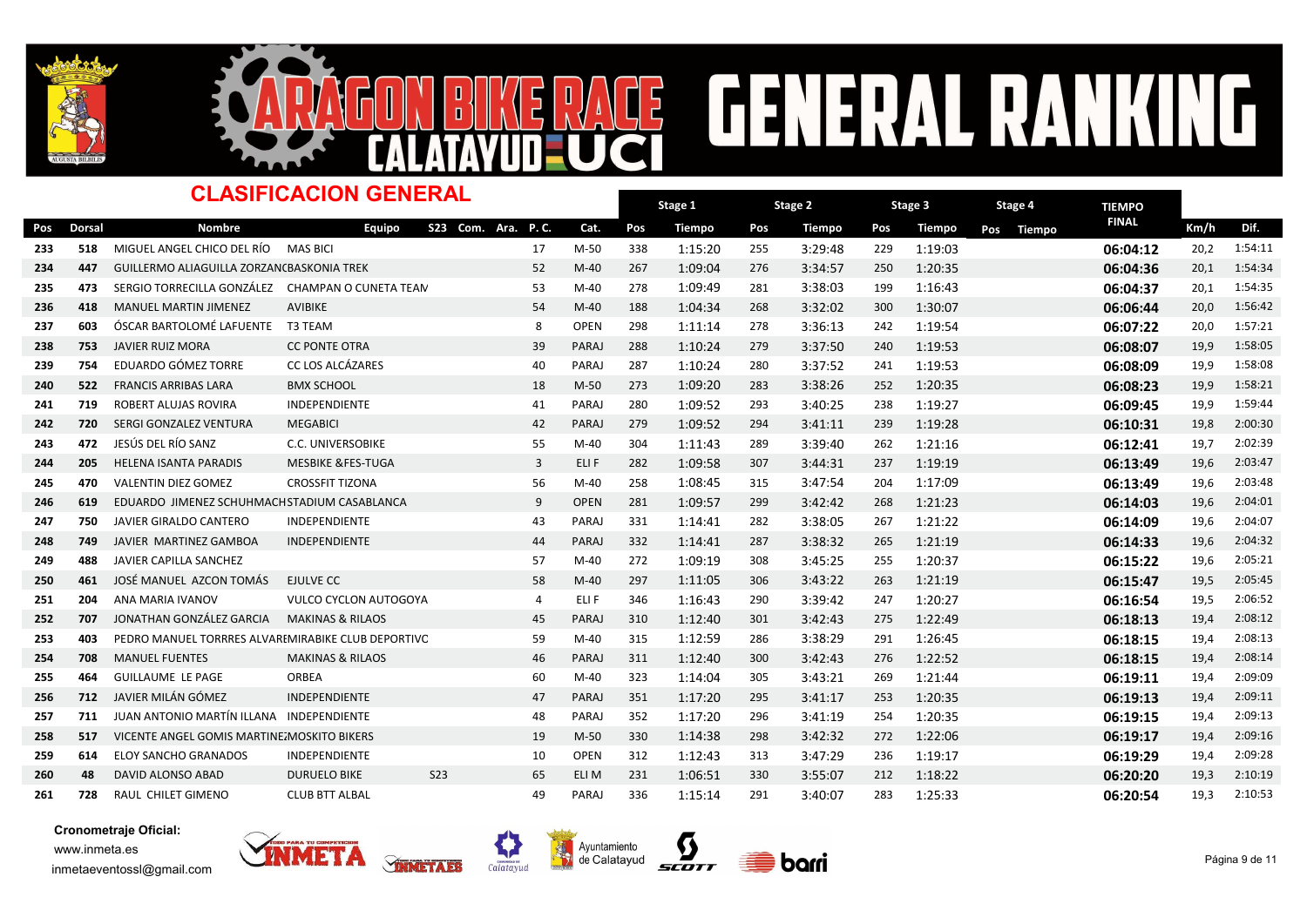



### Dorsal Nombre TIEMPO -<br>Pos Dorsal Nombre Equipo S23 Com. Ara. P.C. Cat. Pos Tiempo Pos Tiempo Pos Tiempo Pos Tiempo <sup>FINAL</sup> Km/h Dif. Stage 1 Pos Tiempo Pos Tiempo Pos Tiempo Pos Tiempo Dinalel Km/h Stage 2 Pos Tiempo Stage 3 Pos Tiempo CLASIFICACION GENERAL S23 Com. Ara. P. C. Stage 4 <sup>262</sup> <sup>727</sup> JOSÉ LUIS BENÍTEZ ZARAGOZÁ INDEPENDIENTE PARAJ 337 <sup>50</sup> 1:15:14 <sup>292</sup> 3:40:15 <sup>282</sup> 1:25:33 06:21:02 19,3 2:11:00 263 621 JERSON URTEAGA FRUTOS PRO EVASION BIKE 11 OPEN 347 1:16:56 302 3:42:46 273 1:22:11 16:21:53 19,2 2:11:52 264 428 JOSE MANUEL CALVO LAUSIN EQUIPO A RICLA 1993 61 M-40 333 1:14:48 297 3:41:32 284 1:26:28 1932 19,2 2:12:47 265 737 OIHAN CUESTA ZUBILLAGA INDEPENDIENTE 51 PARAJ 302 1:11:23 323 3:51:07 245 1:20:24 **06:22:56 06:22:56** 19,2 2:12:54 266 738 ENDIKA JAUREGUI GONZALEZ INDEPENDIENTE 20 1 1:22 101 1:11:23 324 3:51:09 246 1:20:26 206**:22:59 1**9,2 2:12:57 267 626 JORGE MESA CAPAPE CCP ANDORRA 12 OPEN 317 1:13:26 310 3:47:01 279 1:23:04 **06:23:32** 19,1 2:13:31 <sup>268</sup> <sup>305</sup> SERGIO TREJO GARCÍA NUBE TEAM M-30 260 <sup>51</sup> 1:08:47 <sup>203</sup> 3:20:03 <sup>325</sup> 1:55:33 06:24:25 19,1 2:14:23 <sup>269</sup> <sup>314</sup> ALFONSO BORONAT PÉRIZ GUARA M-30 343 <sup>52</sup> 1:15:59 <sup>309</sup> 3:46:10 <sup>278</sup> 1:23:01 06:25:11 19,1 2:15:10 <sup>270</sup> <sup>203</sup> BÀRBARA LÓPEZ ANTÓ MEGABICI ELI F 316 <sup>5</sup> 1:13:04 <sup>325</sup> 3:51:35 <sup>266</sup> 1:21:21 06:26:01 19,0 2:15:59 271 606 MARCOS OLIVES SANTAÑES INDEPENDIENTE 13 OPEN 308 1:12:31 321 3:50:31 289 1:26:41 126:41 **06:29:43** 18,8 2:19:42 272 810 ANA FERRER MORENO CD FERNANDO BARCELO TE 6 PR MX 349 1:17:10 316 3:47:55 293 1:26:46 **06:31:52** 18,7 2:21:51 273 809 ARTURO ORODEA RODRÍGUEZ CD FERNANDO BARCELO TE 6 PR MX 350 1:17:10 317 3:47:57 292 1:26:46 **06:31:53** 18,7 2:21:52 <sup>274</sup> <sup>321</sup> ROBERTO PAMPLONA LAFAJA EJAROM BIKES M-30 322 <sup>53</sup> 1:13:49 <sup>327</sup> 3:51:48 <sup>286</sup> 1:26:29 06:32:07 18,7 2:22:06 275 414 MARCO ANTONIO MENCHACA BOBICICLETAS A RUEDA 62 M-40 318 1:13:27 328 3:52:23 290 1:26:44 **06:32:35** 18,7 2:22:33 276 57 JAVIER SOPENA GRACIA CLUB CICLISTA SARIÑENA 66 ELI M 344 1:16:09 326 3:51:47 281 1:25:14 120 16:33:12 18,7 2:23:10 277 764 ANTONIO PORCUNA PRIEGO CD MTB SENECAS 6 1:00 133 9 2:47:51 311 3:47:11 313 1:35:18 1:35:18 **06:35:20** 18,6 2:25:19 278 763 JUAN LUIS ORTIZ DE VIGUERA CD MTB SENECAS REARAS 54 PARAJ 314 1:12:51 312 3:47:12 314 1:35:18 **06:35:22 18,**6 2:25:20 279 775 JAVIER SERRANO SARASA INDEPENDIENTE 1980 1999 1999 55 PARAJ 342 1:15:58 332 3:58:04 270 1:21:46 11:15:46 06:35:49 18,6 2:25:48 280 776 JUAN MANUEL PÉREZ BODOQUE MTB CAÑIZARES **PARAJ 36 1:15:58 333 3:58:06** 271 1:21:50 **06:35:55** 18,5 2:25:53 <sup>281</sup> <sup>337</sup> FRAN RODRÍGUEZ PÉREZ INDEPENDIENTE M-30 326 <sup>54</sup> 1:14:09 <sup>336</sup> 4:01:24 <sup>277</sup> 1:22:58 06:38:31 18,4 2:28:30 <sup>282</sup> <sup>532</sup> JUAN ANTONIO LOPEZ MALLEN U.E.C. TORTOSA M-50 358 <sup>20</sup> 1:19:18 <sup>334</sup> 3:59:09 <sup>274</sup> 1:22:26 06:40:54 18,3 2:30:53 283 353 JAVIER ANTONIO SIMÓN ROSILLOINDEPENDIENTE 6 61 1:25 1:25 1:25 1:25:37 1:25:37 2:37 2:37 335 4:01:24 296 1:27:08 06:42:10 18,3 2:32:08 284 476 CRISTOBAL BOSCH SALORD INDEPENDIENTE 63 M-40 259 1:08:47 351 4:18:54 259 1:20:45 **06:48:27** 18,0 2:38:25 <sup>285</sup> <sup>338</sup> JAIME GASCA LAYNA CLUB CICLISTA ALHAMA M-30 329 COM <sup>56</sup> 1:14:34 <sup>341</sup> 4:07:36 <sup>288</sup> 1:26:32 06:48:44 18,0 2:38:42 <sup>286</sup> <sup>477</sup> SAMUEL SÁNCHEZ MARTINEZ INDEPENDIENTE M-40 290 <sup>64</sup> 1:10:32 <sup>350</sup> 4:18:42 <sup>258</sup> 1:20:45 06:50:00 17,9 2:39:59 287 630 MARC QUESADA VILAMASANA MRT CYCLING CLUB MALGR 14 OPEN 359 1:19:27 339 4:04:59 285 1:26:28 06:50:55 17,9 2:40:54 288 609 DAVID GÓMEZ RUIZ INDEPENDIENTE 15 OPEN 354 1:17:46 342 4:10:40 280 1:23:22 **06:51:50** 17,8 2:41:48 289 538 JOSE BENAGUES MAS BTT CICLOESPAI ONDA 21 M-50 357 1:18:24 340 4:06:17 299 1:28:39 06:53:22 17,8 2:43:20 290 478 SEBASTIAN PONS FEDELICH INDEPENDIENTE 1990 1994 65 M-40 284 1:10:08 352 4:19:27 294 1:26:53 11/6 2:46:29 17,6 2:46:27